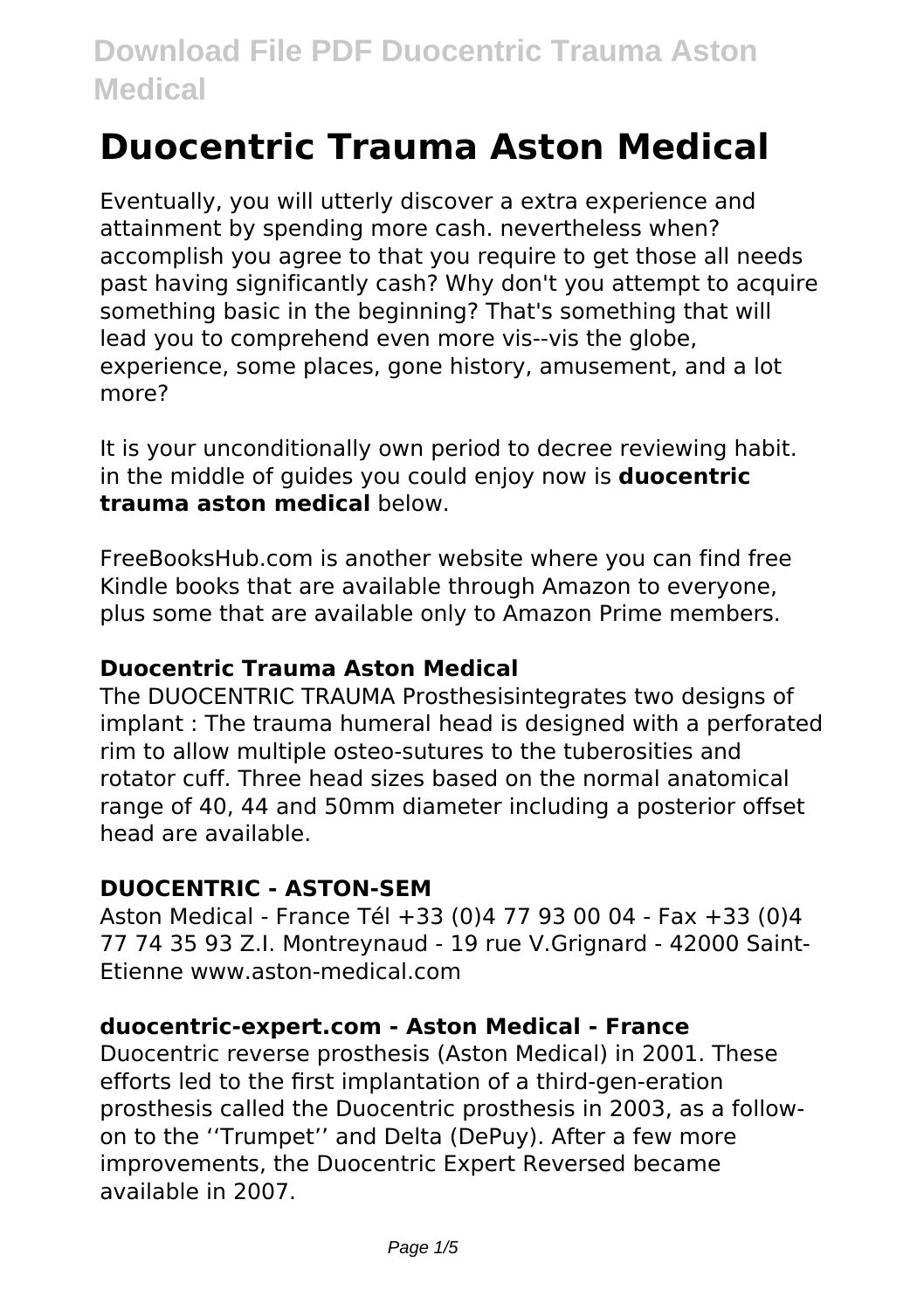#### **Duocentric reversed shoulder prosthesis ... - Aston-Medical**

The Duocentric® product line consists of two Duoglene and glenoid baseplate sizes:  $\varnothing$  36 mm and  $\varnothing$  40 mm. The implant size must match the size of the original glenoid cavity. 32 or 46, depending on the approach, operated side and chosen diameter)flat on glenoid surface and flush with inferior edge of the glenoid.

### **SURGICAL TECHNIQUE - ASTON-SEM**

Aston Medical Duocentric® Reversed Prosthesis: Proposition of New Glenoid Component Design to Prevent Scapular Neck Notching. Therefore, we can mention the existence of a real "critical zone" that we have deliberately chosen to resurface to neutralize this problem (Fig. 31.2 ).

### **Aston Medical Duocentric® Reversed Prosthesis: Proposition ...**

Duocentric is a Trademark by Aston Medical Anciennement Societe De Genie Medical - S.G.M. (Société Anonyme Àdirectoire Et Conseil De Surveillance), the addre... Trademark Introduction.

### **Duocentric Trademark - Aston Medical Anciennement Societe ...**

We describe our third generation of RSA in Dijon, the Duocentric prosthesis. This prosthesis provides a new proposition to prevent the notching problem with an inferior overhang integrated to the glenoid baseplate. ... (2016) Aston Medical Duocentric® Reversed Prosthesis: Proposition of New Glenoid Component Design to Prevent Scapular Neck ...

### **Aston Medical Duocentric® Reversed Prosthesis: Proposition ...**

The Duocentric(®) prosthesis developed in 2001 is the thirdgeneration prosthesis, coming from the Trumpet and the secondgeneration prosthesis Delta(®) (DePuy).

### **(PDF) Duocentric® reversed shoulder prosthesis and ...**

Aston Medical ZI de Montreynaud 19 rue Victor Grignard 42000 Saint–Etienne + 33 (0)4 77 93 00 04 contact@aston-sem.com.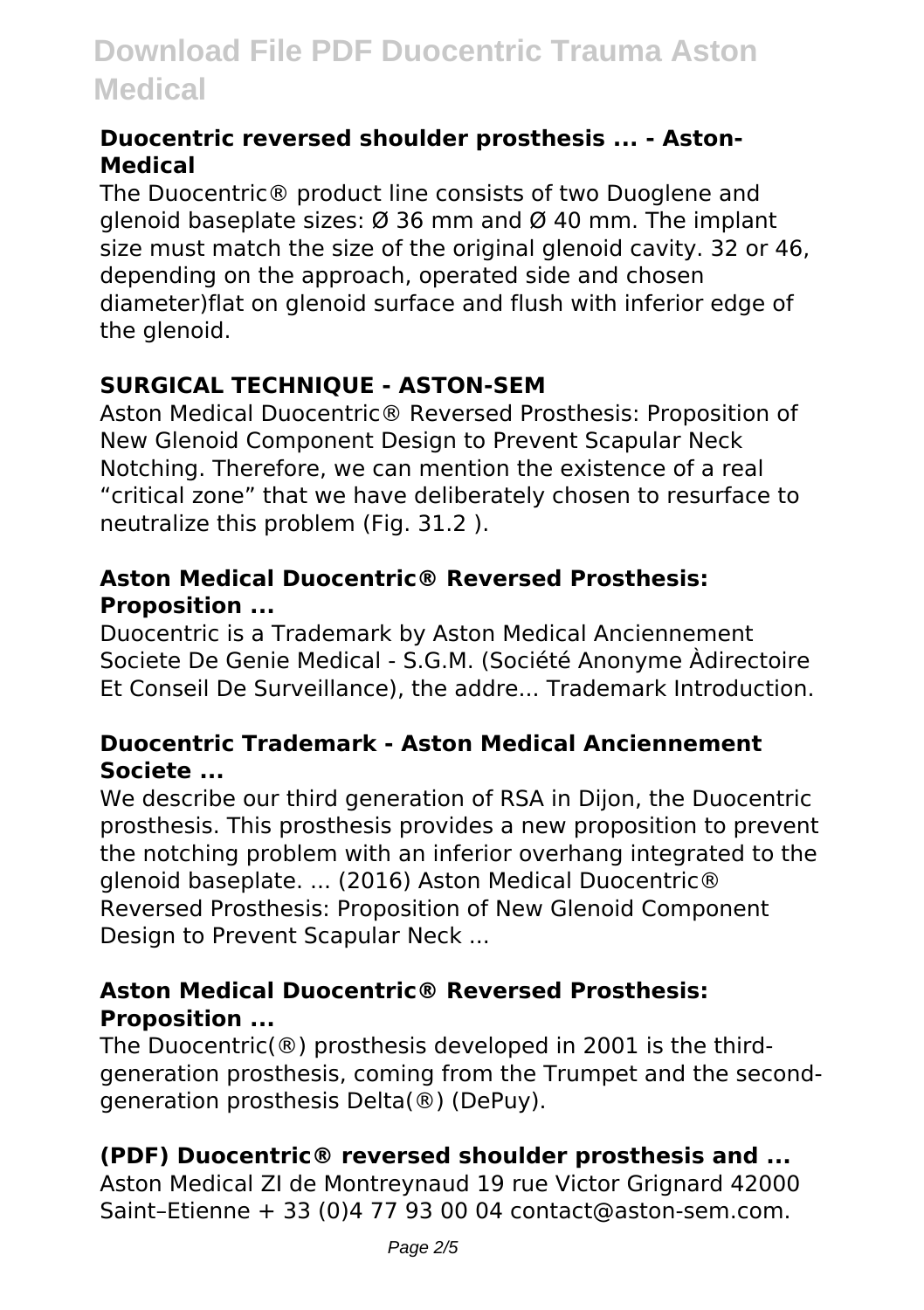Science et Médecine ZA des Coteaux du Sud Rue des Refuzniks 94006 Créteil + 33 (0)1 45 13 95 59 contact@aston-sem.com.

#### **ASTON-SEM - Fench orthopedics since 1971**

Aston Medical ZI de Montreynaud 19 rue Victor Grignard 42000 Saint–Etienne + 33 (0)4 77 93 00 04 contact@aston-sem.com. Science et Médecine ZA des Coteaux du Sud Rue des Refuzniks 94006 Créteil + 33 (0)1 45 13 95 59 contact@aston-sem.com.

#### **ASTON-SEM – Orthopédie française depuis 1971**

Duocentric® Expert Total Access® ... Aston Medical ZI de Montreynaud 19 rue Victor Grignard 42000 Saint–Etienne + 33 (0)4 77 93 00 04 contact@aston-sem.com. Science et Médecine ZA des Coteaux du Sud Rue des Refuzniks 94006 Créteil + 33 (0)1 45 13 95 59 contact@aston-sem.com.

#### **Upper limb | ASTON-SEM**

WASTON Medical is a renowned China-based manufacturer, engaged in producing high fidelity surgical instrument, surgical stapler, and others. Customized service and OEM service are available.

#### **WASTON MEDICAL**

Aston Medical SAS. Product Listings for Aston Medical SAS. BHS Uncemented straight stem ... DUOCENTRIC Reverse ... DUOCENTRIC Trauma. Evolutive Radial cup with cemented stem ... GEOMODULAR Evolution Uncemented straight stem with modular neck ... MOBILE CUPS

#### **Aston Medical SAS - orthopaediclist.com**

Especially when it comes to health care. Our easy-to-use map puts information about area trauma centers at your fingertips. Simply click on "Proximity" and provide a location (a street address, zipcode, or city and state) to find trauma centers within a certain geographical area. Trauma Centers are mapped by "State Designation."

### **Find Your Local Trauma Center - American Trauma Society**

Medical adhesives are pressure sensitive, where firm pressure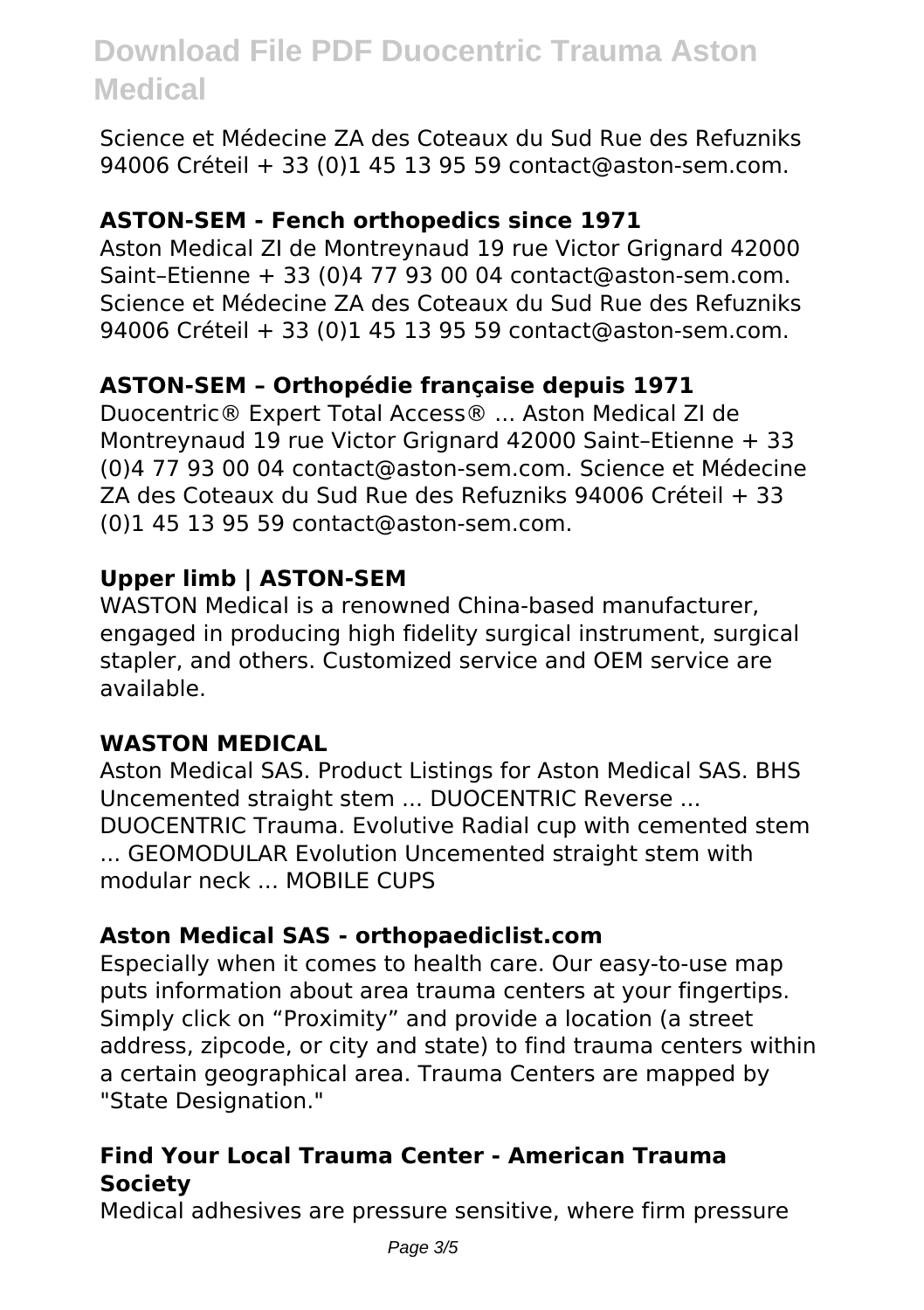applied to the surface of the adhesive will increase surface area contact and thus activate the adhesive. Traditional adhesives will warm and flow to fill in gaps between adhesive and irregularities in the skin surface thus increasing the adhesive strength over time.

#### **Comparison of Medical Adhesive Tapes in Patients at Risk ...**

Welcome to The Upson Beacon • 108 East Gordon Street, Thomaston, GA 30286 • Phone: 706-646-2382 • Fax: 706-646-2384

#### **UPSONBEACON.COM - Headline News**

Manufactured by oneFIT medical, 18 rue Alain Savary, 25000 Besançon France - Tel.: + 33 (0)381252427. Distributed by ASTON Medical.

#### **ASTON Medical - Login**

The medical device REVERSE SHOULDER PROSTHESIS DUOCENTRIC III HUMERAL INSERT STANDARD is realized by SGM S.A. GROUPE ASTON MEDICAL. Trade name: REVERSE SHOULDER PROSTHESIS DUOCENTRIC III HUMERAL INSERT STANDARD: Product Code: 30XXXX40: Manufacturer of the medical device: SGM S.A. GROUPE ASTON MEDICAL: Vat Number: 34389323346:

#### **Medical Device REVERSE SHOULDER PROSTHESIS DUOCENTRIC III ...**

DUOCENTRIC REVERSED SHOULDER PROSTHESIS: Applicant: ASTON MEDICAL: 577 North Hope Ave: santa barbara, CA 93110 Applicant Contact: catherine gloster: Correspondent: ASTON MEDICAL: 577 North Hope Ave: santa barbara, CA 93110 Correspondent Contact: catherine gloster: Regulation Number: 888.3660: Classification Product Code: KWS ...

#### **510(k) Premarket Notification**

ambiental y sus principios rectores spanish edition, duocentric trauma aston medical, clinical neuroanatomy Page 1/2 ...